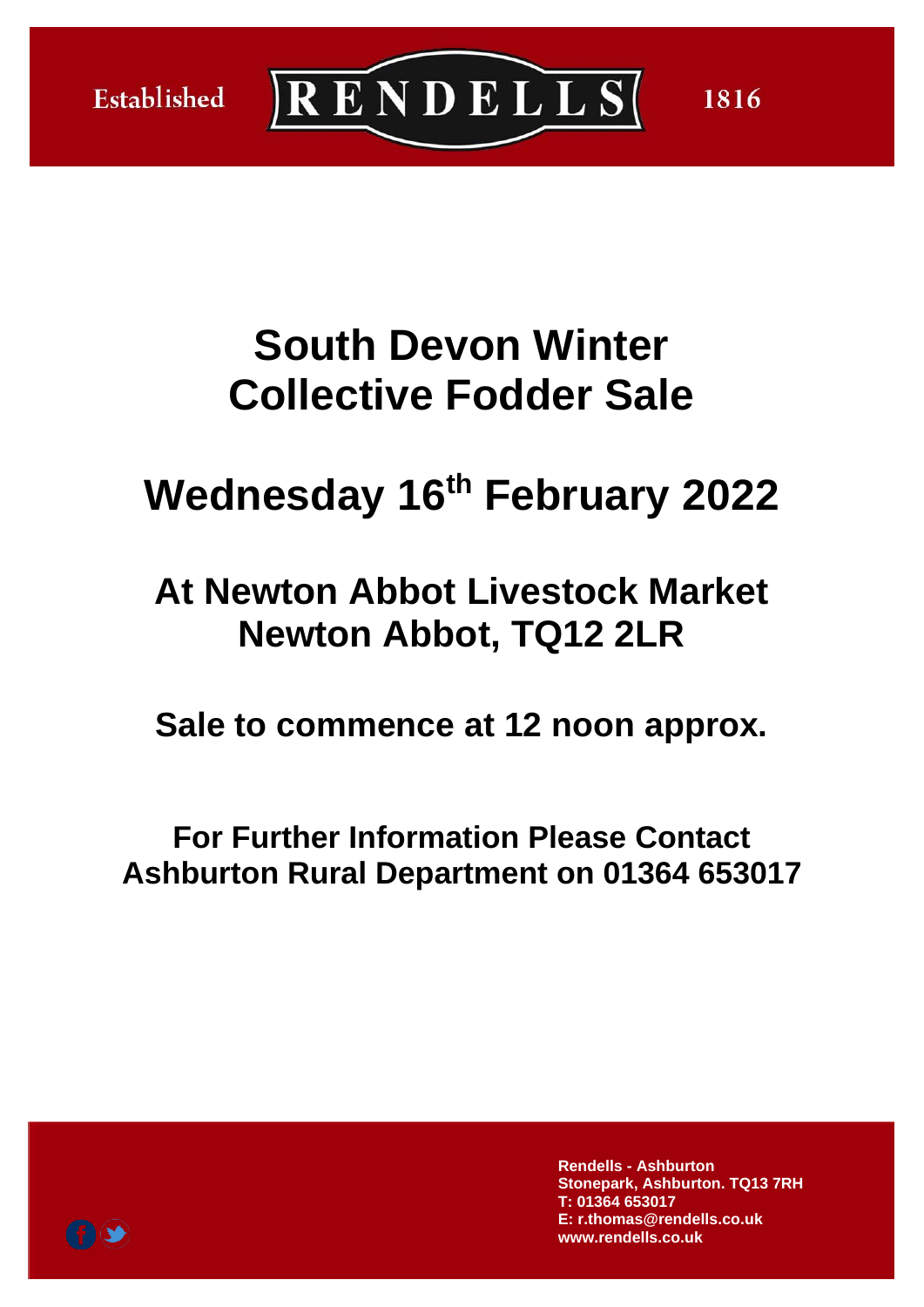

#### **Conditions of Sale for the South Devon Collective Fodder Sale**

- 1. The fodder has been lotted as detailed in the catalogue, but the Auctioneers reserve the right to withdraw, subdivide or amalgamate any lots prior to or at the time of sale.
- 2. Where approximate quantities of fodder are stated in the catalogue this acts only as a guide to purchasers who are deemed to have inspected and to have satisfied themselves as to the quality and quantity of each lot.
- 3. All produce is assumed to have been made in 2021 unless otherwise expressly stated and bales sold are generally expected to be of similar quality.
- 4. Fodder lots offered for sale will be on a per bale/tonne basis.
- 5. The Vendor will co-operate as far as reasonably possible with the intended Purchaser over viewing (to be arranged at a mutually convenient time between the parties) and with the Purchaser after the sale. Where Vendors have indicated, help with loading will be available, purchasers must give the Vendor at least 24 hours' notice so that arrangements can be made. Potential purchasers will be required to have a catalogue for all on farm inspections.
- 6. Each lot will be sold 'as it stands' and the lots are to be taken with all faults and errors (if any) of description or otherwise. No misdescription or otherwise shall in any way annul the sale of any lot or in any way alter the purchase money. The Purchaser must satisfy themselves of any lot's description by prior inspection.
- 7. If the catalogue states an exact number of bales to be sold, it is up to the Purchaser to make his own arrangements with the Vendor to ensure that the numbers loaded are counted and agreed.
- 8. Purchased lots must be totally cleared from the Vendors premises by 1<sup>st</sup> March 2022 unless specifically stated otherwise. If the removal date should be exceeded, ownership will revert back to the original Vendor with no reimbursement of the purchase price being made to the original Purchaser.
- 9. The clearance of each lot is the sole responsibility of the Purchaser who shall indemnify the Vendor for any damage caused during the removal or otherwise of any lot.
- 10. Insurance of each lot becomes the responsibility of the Purchaser from the fall of the hammer.
- 11. The highest approved bidder to be the Purchaser and if any dispute shall arise between two or more bidders, the lots in dispute to be put up again and resold at the discretion of the Auctioneer.
- 12. A buyer's premium of 5% plus VAT (6% inclusive of VAT) will be payable by the purchaser in addition to the sale price.
- 13. All lots to be paid in full on the day of sale to Rendells. Fodder cannot be removed until payment has been received in full and cheques have been cleared. Should any cheques not have cleared by five working days after the sale day the Auctioneers reserve the right to implement Clause 14 of these conditions.
- 14. Where the Purchaser is in default of any clause of this agreement, the Auctioneers reserve the right to resell the lot and the deficiency (if any) by such second sale, together with all charges relating to the same to be made good by the defaulter.
- 15. In as much as the Auctioneers act only as agents for the Vendor, they shall not be considered personally responsible for any default on the part of either Purchaser or Vendor.
- 16. In the case of any dispute between Vendor and Purchaser, the Auctioneers decision will be final and binding.
- 17. All Vendors and Purchasers will be required to sign a copy of these Sale Conditions at the time of sale and thereby agree to adhere to these Conditions as set down.
- 18. Minimum lot sizes: Round Bales/Big Bales 20 Bales, Conventional/Small Bales 50 Bales, grain – 10tonne and clamp – 20tonne.
- 19. If no reserve is provided above, all reserves to be given in writing no later than one hour before the commencement of the sale.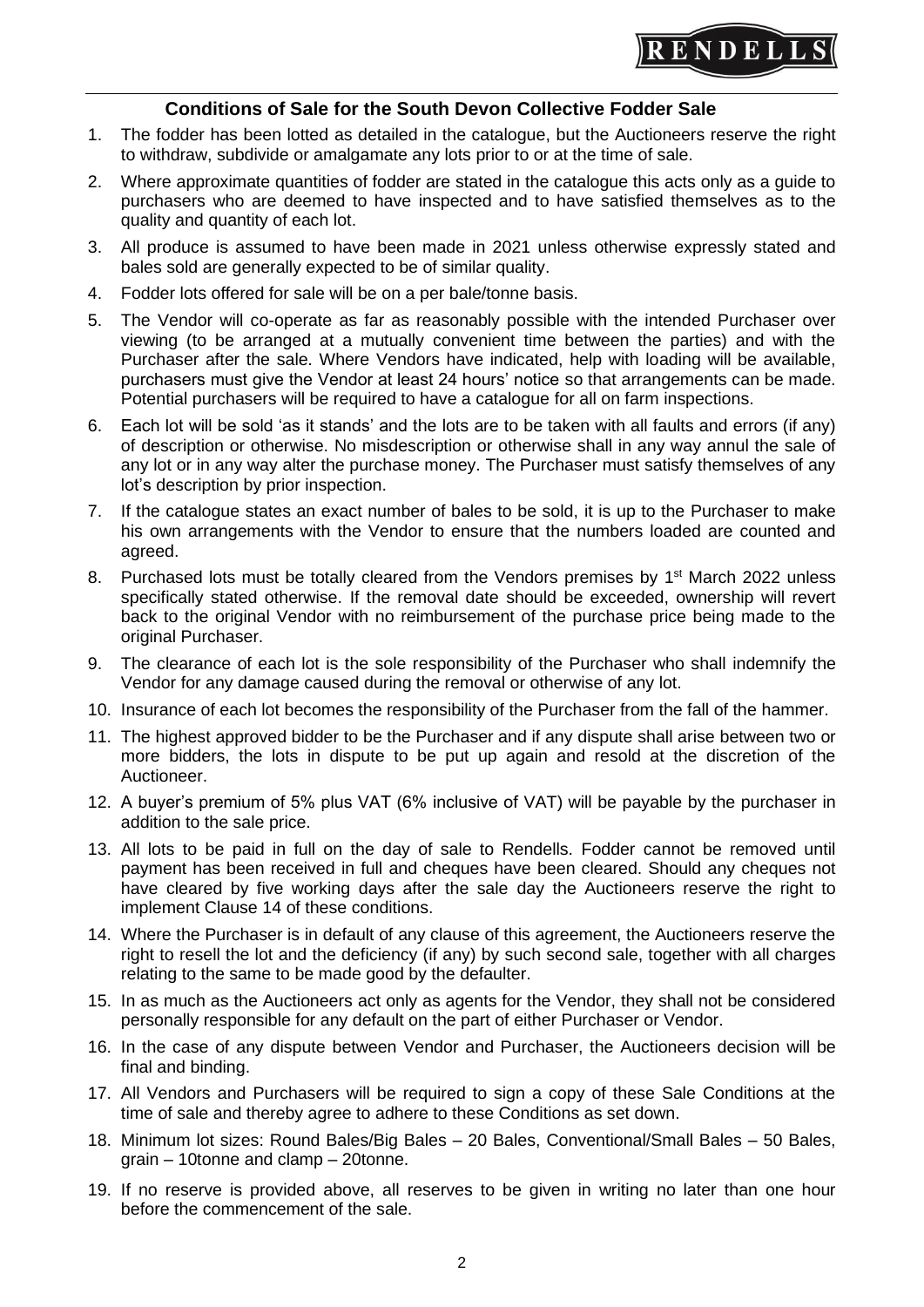

# **Lot 1**

#### **Mr. J Trout**

100 Round Bales of 2021 2<sup>nd</sup> cut (August) Haylage (in lots) Stored at Chudleigh, Stacked on hard standing, good access

# **Lot 2**

#### **Mr. J Trout**

50 Round Bales of 2021 3<sup>rd</sup> cut (September) Silage (in lots) Stored at Chudleigh, Stacked on hard standing, good access

# **Lot 3**

**Mr. R Coysh** 10T Barley Stored at Sigford, Auger Loaded

# **Lot 4**

#### **Mr. J Winzer**

430 Round Bales of 2021 2<sup>nd</sup> cut (August) Meadow Haylage (in lots) Stored at Colmer View Farm, Modbury, Artic Access, Will Help Load with Squeeze, Delivery Available by Separate Negotiation

#### **Lot 5**

#### **Mr. J Winzer**

500 Square Bales of 2021 2<sup>nd</sup> cut (August) Meadow Haylage (in lots) Stored at Colmer View Farm, Modbury, Artic Access, Will Help Load with Squeeze, Delivery Available by Separate Negotiation, Bale size: 80 x 70 x 4'

#### **Lot 6**

#### **Mr. R Foss**

150 Big Square Bales of Winter Wheat Straw (in lots) Stored at Down Farm, Start Point, 2 ½ - 3 Bales per tonne, Good Access for Tractor and Trailer or Artic, Will Help Load, 6 String Bales

#### **Lot 7**

#### **Mr. R Foss**

180 Big Square Bales of Winter Oat Straw (in lots)

Stored at Down Farm, Start Point, 2 ½ - 3 Bales per tonne, Good Access for Tractor and Trailer or Artic, Will Help Load, 6 String Bales

#### **Lot 8**

#### **Mr. P. Stephens**

200 Conventional Bales of 2021  $1<sup>st</sup>$  cut (June/July) Hay (in lots) Barn stored at Herebere Farm, Bickington, good access, will help load